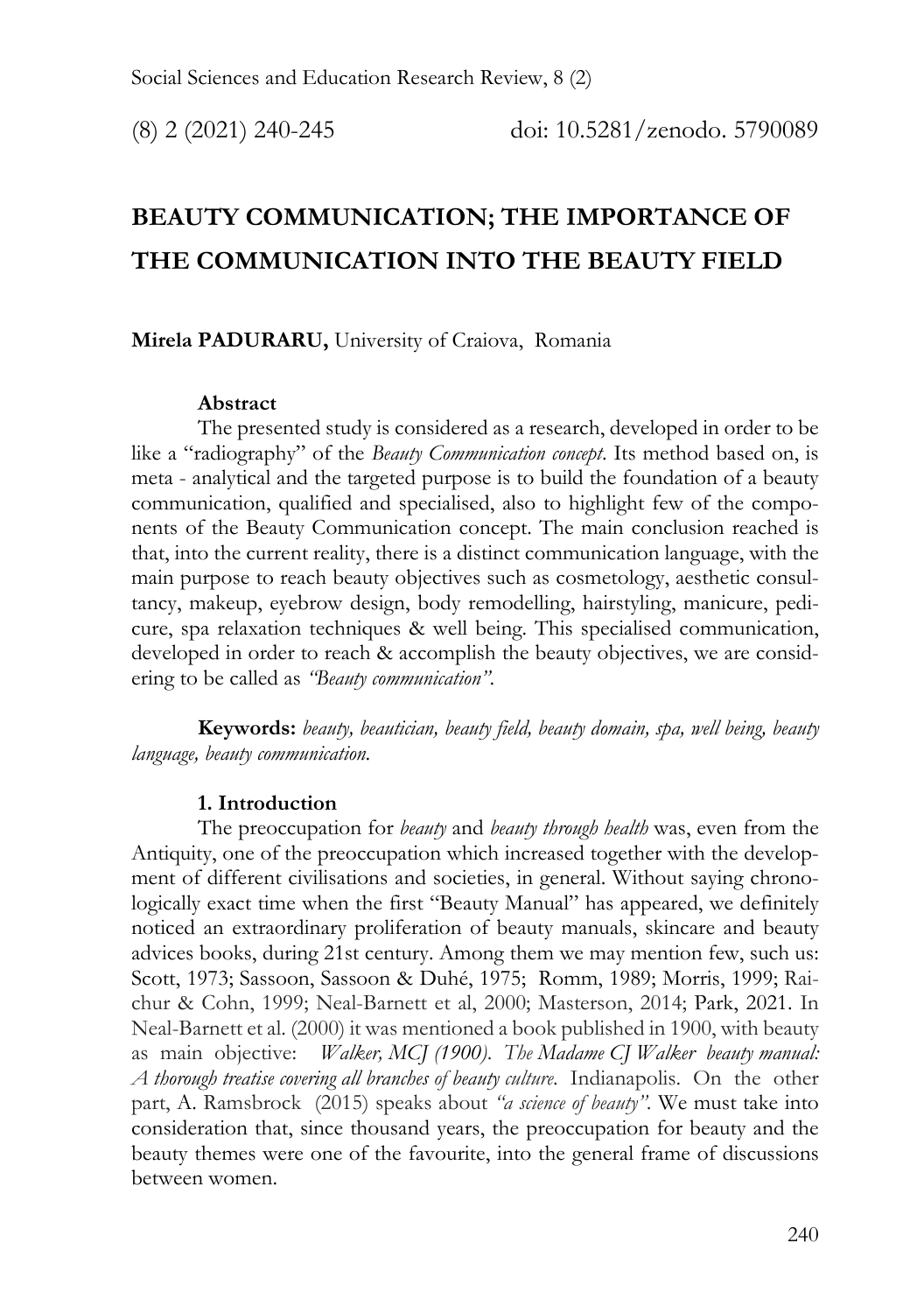With other words, we may say that Beauty has evolved along with the society. In the current times, Beauty is integrated into the economic circuits, even if we are talking about products which maintain health (and implicit, beauty), or we are talking about services which help to beauty preservation, beauty restoration, or services which "create" beauty. The last category is under the influence of the "so called" Beauty Standards - a common set of "fashion rules" or proportions, under the direct influence of fashion, regarding aesthetic surgery.

In the last century, simultaneously with the technological & industrial development, it was noticed a "boom" of all beauty's aspects, having as a natural consequence, the creation and, unprecedentedly, the rapid expansion of the Beauty Industry.

The Beauty industry has several main directions, if we take into consideration the final "consumer" or client. Among them, we may mention:

**-** professional lines dedicated to the beauty salons / spas/ clinics use, for the specialists from the beauty field - factories or laboratories which are manufacturing beauty products (cosmetic products, Nutri - cosmetics, cosmetics accessories or other products related to this topic) for the specialists from the beauty field. Usually, this professional lines are characterized with a greater concentration of active ingredients, comparing with the cosmetic lines produced for the regular customer;

**-** products destined to the regular customer - here we may find:

**-** exclusives lines (bio, organic, vegan, created by stars, singers, actors, even by so-called influencers);

**-** luxury lines;

**-** retail lines (specialised location, perfumeries, drugstores, beauty points, beauty sites;

**-** professional lines created from the same brands which are producing the professional Beauty salon lines with the purpose that customer to maintain a longer time the effect of the ingredients received during beauty treatments / procedures;

**-** dermato - pharmaceutical lines available in pharmacies and medical clinics, for the customer with special care needs;

**-** m ss market lines, characterised by low prices, usually available at supermarkets.

If we take into consideration that ALL those directions are targeting the final customer: people with different ages, sexes, races, education, religions, professions, values, believes, financial and social levels, more or less interested about technology, from different geographic areas, we definitely understand **the importance of proper communication,** in order the products to reach their finals customers.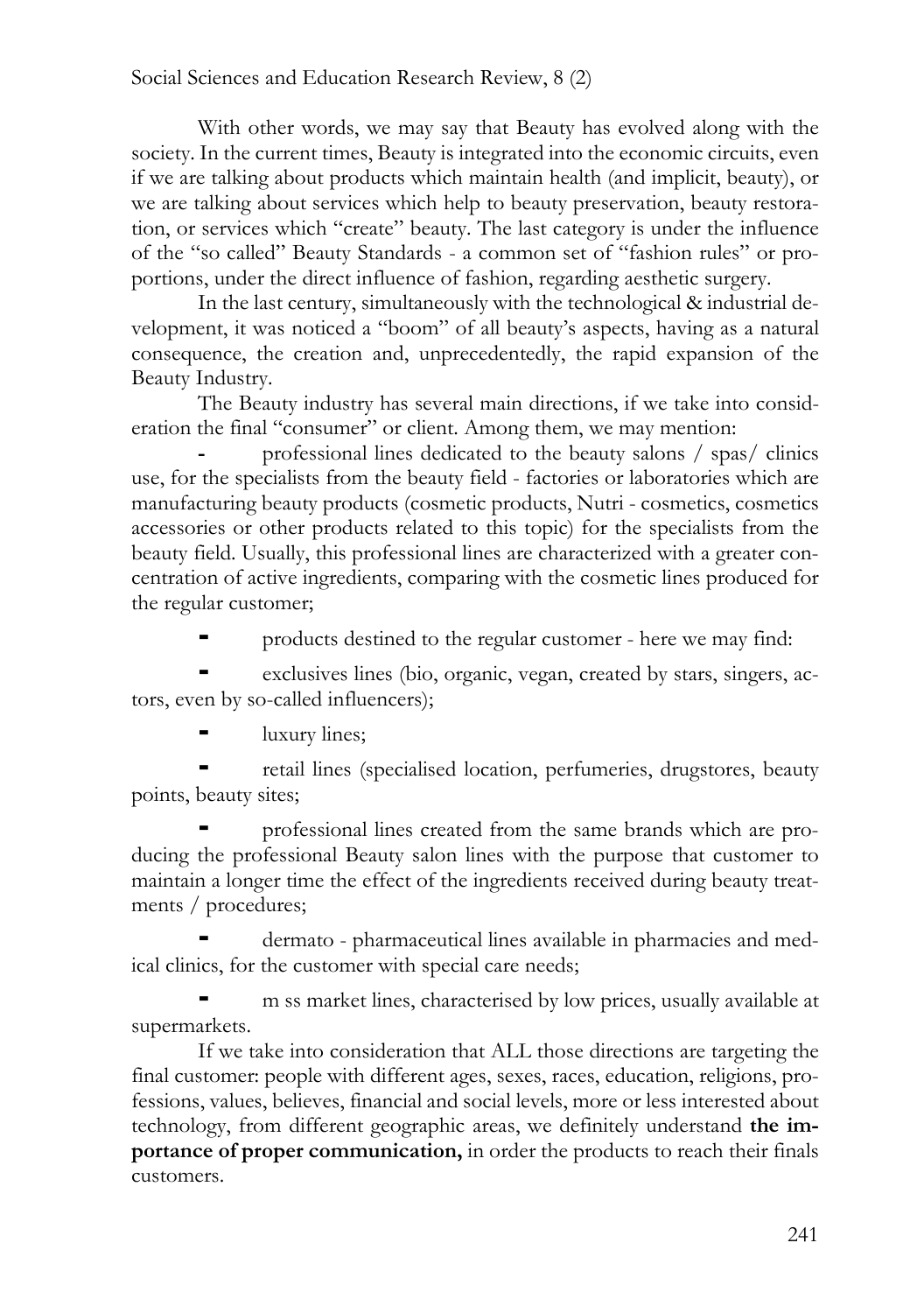# **2. Beauty and communication**

..The communication plays an important role into the process of product. reaching its customer. Can be a communication realised with the help of media channels (tv, radio, internet, social media, magazines, newspapers, specialists or research publications), or a customised direct communication such as:

**-** conferences, symposiums;

**-** presentations or launchings of the new beauty products (with audience or "one to one" presentations);

- **-** sampling;
- **-** beauty consultancy sessions etc.

Being a specific, relatively new language, the **Beauty Communication** has developed into a close interdependence with the people's preoccupation for the art of beauty, and reach an extraordinary impact, simultaneously with the rapid growth of the beauty industry. If the invariable subject of beauty is omnipresent into almost all discussions between two or more women, using a regular language, definitely *for the professional beauty specialist, the proper communication with the client is a must,* if we are talking about aestheticians / beauticians, makeup artist, lash artist, eyebrow designers, hair stylist, nail stylists, beauty products merchandisers, pharmacists, beauty products sale agents, beauty advisers, aesthetic councillors, image consultants or any other subjects involved into the beauty field. If we are taking as example, the communication in the beauty salons or clinics, we have to highlight the reasons why the proper communication is vital and may bring their contribution to the increase of revenues:

**-** the beauty specialist should know how to communicate efficiently. Even from the first point of discussion, that may be the appointments made via mobile phone (oral or written). Some examples related with this topic may be: phone calls, text messages WhatsApp, Facebook, Messenger, Instagram, Viber, Telegram, in order to provide to the customer pertinent information, concerning the beauty product or service;

**-** to offer viable alternatives for other services or products, in case when offer is neither valid nor available anymore;

**-** to know how to suggest and offer other time intervals for appointments, than those from the initial request;

**-** the beauty specialists should have excellent communication skills verbal or non-verbal, for welcoming the clients, to introduce them into the beauty saloon's , spa's or clinic's atmosphere;

**-** to know how the offer the exact information needed, regarding the preliminary procedures;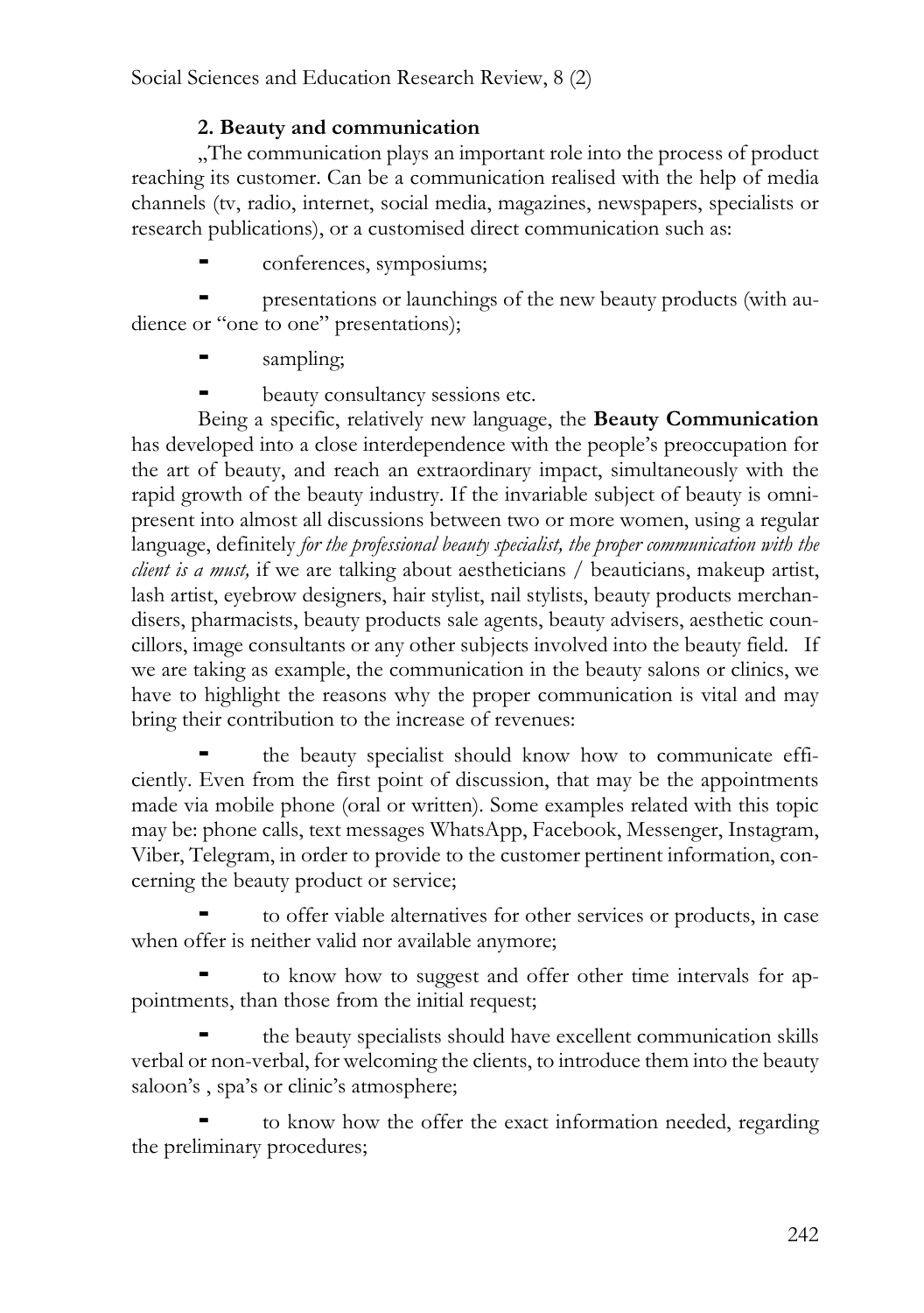**-** to use all their communication abilities in order to do an efficient diagnose, to inform about possible contra - indications, the procedure's steps, post - procedure indications, recommended home-use products, needed to maintain longer the effect of the procedure or beauty service performed;

**-** to maintain an excellent communication with the clients / customers and after treatment / procedure, with the purpose to obtain a feedback regarding the beauty product's effect, quality of the performed beauty procedure / beauty service or any other beauty news relevant for the customer.

From my own 20 years professional experience into the aesthetic field with Romanian and international customers, also 13 years as Beauty trainer, I've noticed the acute need for the improvement of communication abilities into the beauty salons, spas, clinics, not only at front desk / receptionist level (or the person who is doing the customer's appointments), but also at the level of the specialist who is performing the beauty procedure. This specialist has a direct connection with the final customer from the chain *beauty product / beauty service client*, so the excellent communication skills are highly needed.

As a valid example: In 2009 I have founded the first Spa from South Romania - Aquarium Spa Center, in Slatina - a small city with almost 50.000 inhabitants, with a medium to low salary level. Being inaugurated during the 2008 - 2009 economic crises, in a private and quiet zone of the city, but with no traffic or commercial advantage, the prognoses weren't optimistic.

Instead to follow the common and usual marketing pathways, together with the Spa's team, using efficient communication, we have created, an unique spa's identity: being defined as a fusion between a *"Day Spa"* and a *"Medical Spa"*, an unique concept for those days.

First of all, everything was built and created with the help of an excellent communication:

# **-** v**isual communication of the spa's concept**

**-** the team, their leader and the visual identity, reflected non - verbally into the visual aspects of them in front of the customers (physical aspects, uniforms)

**-** The decorations elements and the personalization of the services, according to the aquatic / marine spa's theme concept

**eam m- tembers communication,** in order to mediate the conflicts, to build a solid team, with their members connected to the same values;

**- communication trainings for the team members**, with the goal of an excellent communication *specialist - customer*

P**ersonal development trainings & team buildings,** with the purpose of increasing empathy and communication skills, highly necessary to intuit and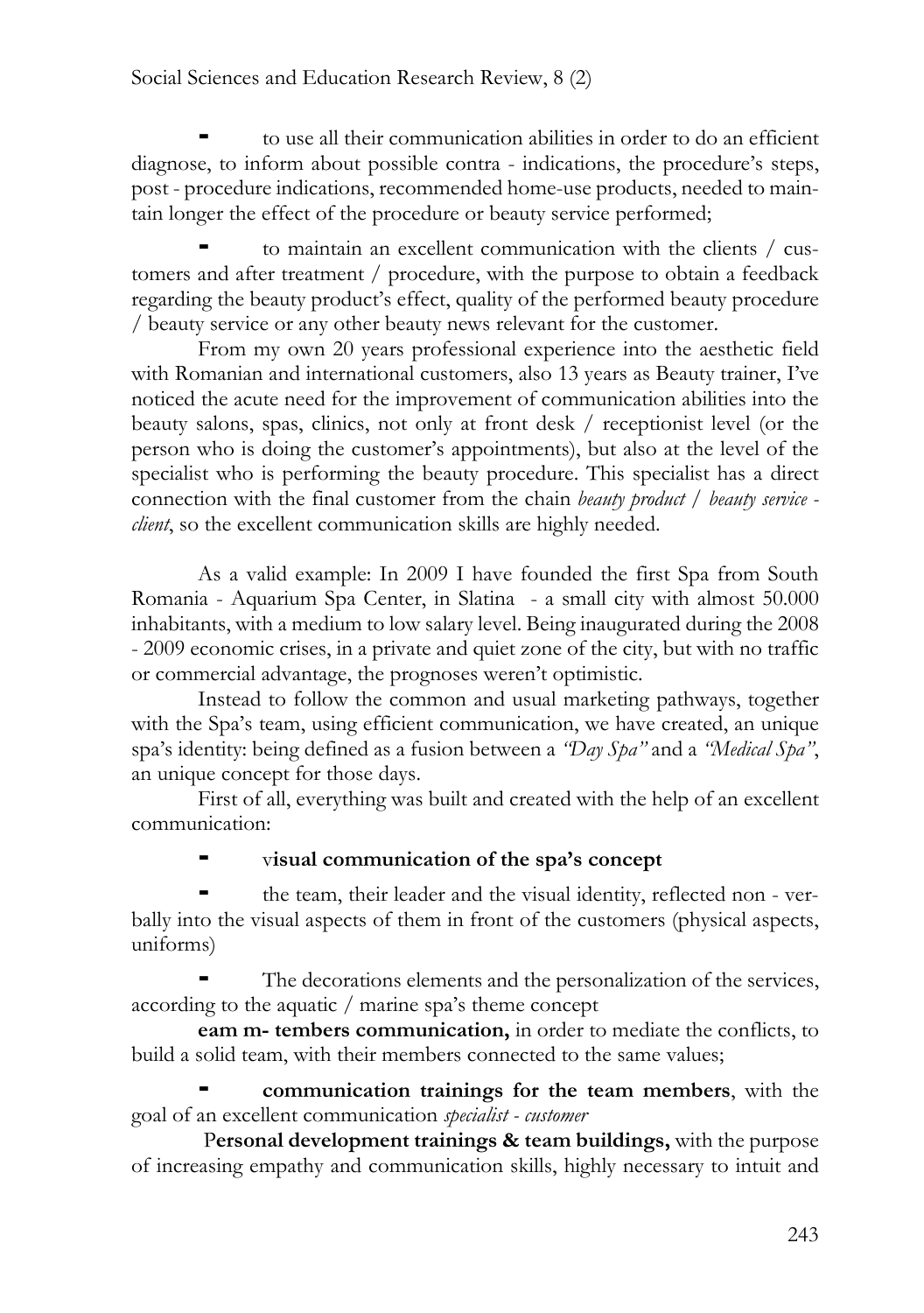preview the customers needs, to identify their communication languages and to be able to adapt to their needs.

During 13 years, with thousands of customers experiencing the spa's beauty & health services, we may definitely say some conclusions regarding the importance of the communication, especially into the beauty business. Finally, *the result of successfully achieving a beauty objective, is highly interrelated with the excellent communication "specialist - customer" and vice versa*. If the client feels that his beauty needs were successfully anticipated or fulfilled and he found in the specialist a reliable "partner", even the imperfections can be forgiven or unnoticeable. But, if a beauty specialist is not successful in establishing a good communication and eventually a good connection with the client / customer, he(she) may present him in vain the most efficient or advanced beauty products or services: the client will neither buy nor try them! This can happen for a simple reason: his(her) emotions will lead him in the majority of the exemplified situations, especially that an educated customer, as nowadays is, will expect, demand, and is total entitled to receive beauty services, via an excellent communication.

The communication skills are expected and required in equal measure, also into the communication between *Sales Agent / Beauty Representative and the Beauty specialist*. In this case, actually, the beauty specialist is *"the customer"* itself. Usually, an educated, specialised "client", with high expectation from the sales agent.

As a trainer for several Beauty cosmetics lines, I've noticed immediately the importance of Beauty sales agents speeches or discourses.

If he is a good communicator (verbal and non verbal), he may be able to convince the power decision person to:

**-** introduce a new cosmetic / beauty line in the beauty salon / spa / clinic;

**-** dhange the existing line with the one that he is representing;

**-** increase the trust accorded to the specific beauty brand, that they are representing.

**-** gaining the loyalty of the beauty specialists, making them love the beauty products, they will transmit their enthusiasm or trust, regarding the beauty product, to the final customer.

As a future prediction, the communication in the beauty field, will have a key role in the success of beauty business, in the actual ambiguous economical, political and social context.

# **3. Conclusions and future research**

After unprecedented time of lock down, restrictions, limitations of individual liberties, with the level of stress and panic increased, the beauty consumers orientated to health, relaxation, elimination of the stress, self esteem increasement, with the help of procedures which help to obtain the beauty's maintenance,